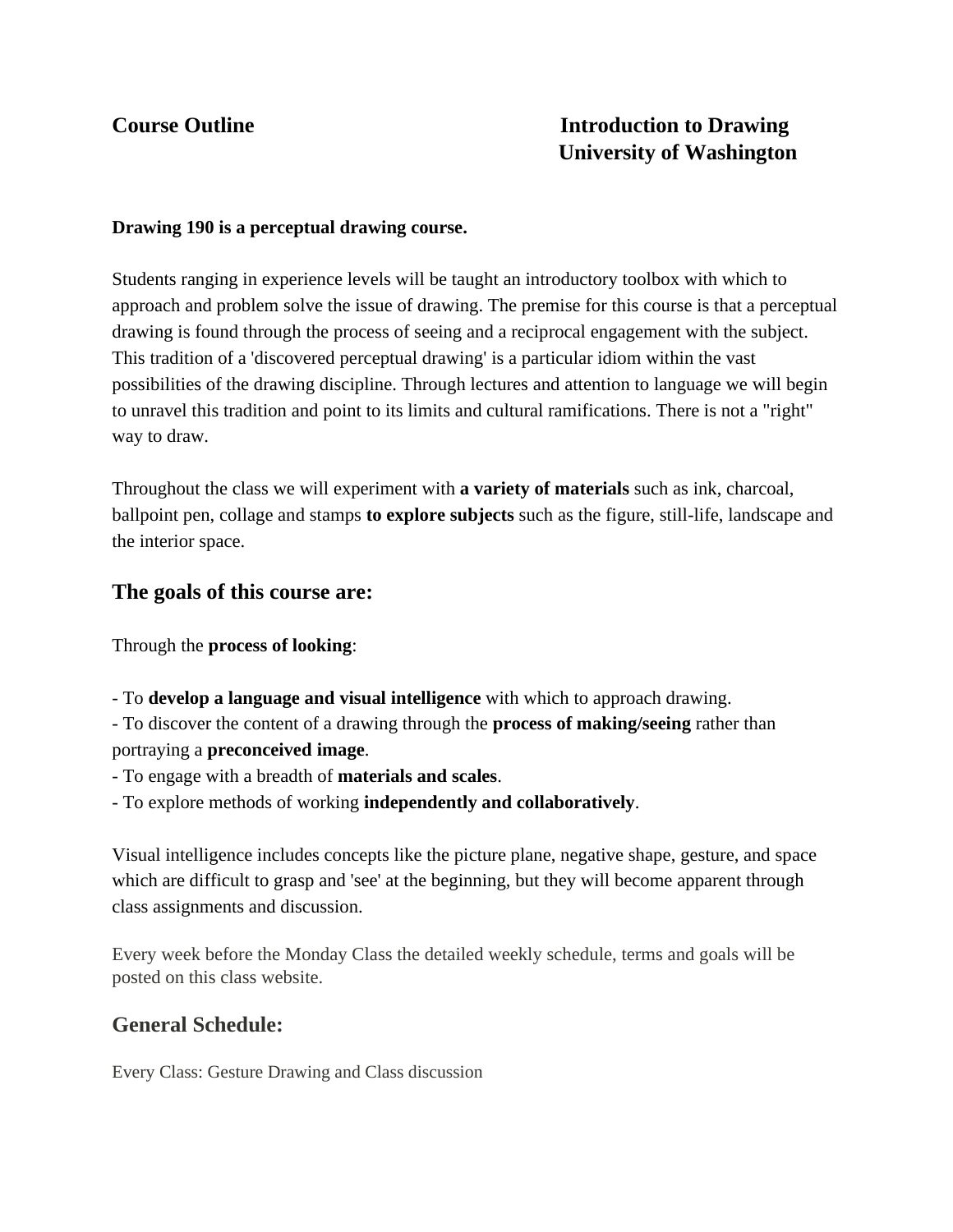2 Weeks: Negative Shape 2 Weeks: Measurement/Proportion 2 Weeks: Space 2 Weeks: Value

Collaboration, process, scale, and materials are built into the above four building blocks of the course.

There are two weeks unaccounted for in the above schedule in order to tailor the class based on the specific range of student ability and progress.

# **Supplies**

The following supplies will be needed in class. Coming to class unprepared will affect the studio grade.

- 1. Portfolio
- 2. Drawing Board and Clips (if no clips)
- 3. Push Pins
- 4. View Finder
- 5. Sketch Book (no smaller than 9" by 12")
- 6. Pencils (4b h)
- 7. pencil sharpener or exacto knife whichever you prefer
- 8. Red chalk/charcoal pencil
- 9. Charcoal Pencils
- 10. Ball Point Pen
- 11. Scissors
- 12. Glue Sticks (2)
- 13. Large Drawing Pad 19"x24"
- 14. News Print 18"x 24"
- 15. Eraser (White Plastic)
- 16. Vine Charcoal Sticks (bob's charcoal)
- 17. compressed Charcoal stick
- 18. India Ink
- 19. Ink Brush
- 20. Mixing tray and cup

# **Homework**:

Every class an assignment will be given which will be due the following class.

Each class the homework due will be hung in the classroom in order to briefly problem solve drawing issues through class discussion.

## **Monday Assignment:**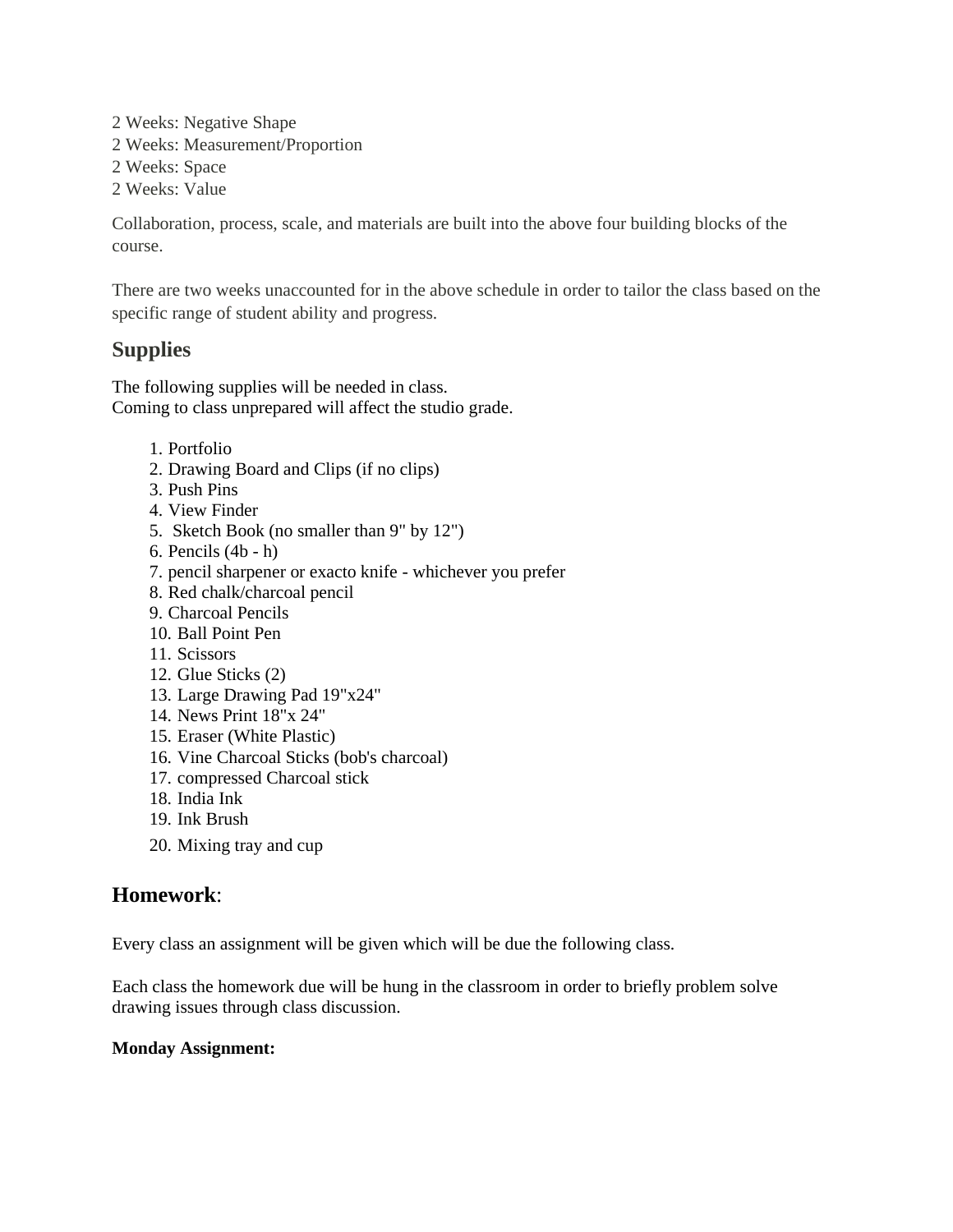Students are required to work for approximately 2 hours in their sketchbooks (occasionally I will assign homework that is not in the sketch book). The subject of these drawings will be determined by tools and terms learned in class.

## **Wednesday Assignment:**

Wednesday's assignment is more involved than Monday's.

Students are required to work for approximately 3 hours and most often this work will be completed in the classroom in the art building.

#### **Terms and Concepts:**

The following terms and concepts will be taught throughout Drawing 190. The student will be presented with these concepts through class discussion, homework assignments, and in class projects.

The Weekly Schedule (posted on class website before class every Monday) will include the specific terms and concepts that pertain to each respective week.

- 1. Composition
- 2. Line
- 3. Negative Shape
- 4. Contour
- 5. Cross-Contour
- 6. Pressure
- 7. Plastic Space
- 8. Form
- 9. Space
- 10. Geometry
- 11. Perspective
- 12. Mark
- 13. Scale
- 14. Measurement
- 15. Proportion/Ratio
- 16. Value
- 17. Thumbnail
- 18. View Finder
- 19. Collaboration

## **Grading and Expectations**

The student will not be graded on their ability to produce a polished drawing, but rather on their effort to contend with the tools and terms presented in the course.

The student will be graded on their participation. Students are required to be able to discuss their work and the work of their peers in the class setting using the terms that are introduced.